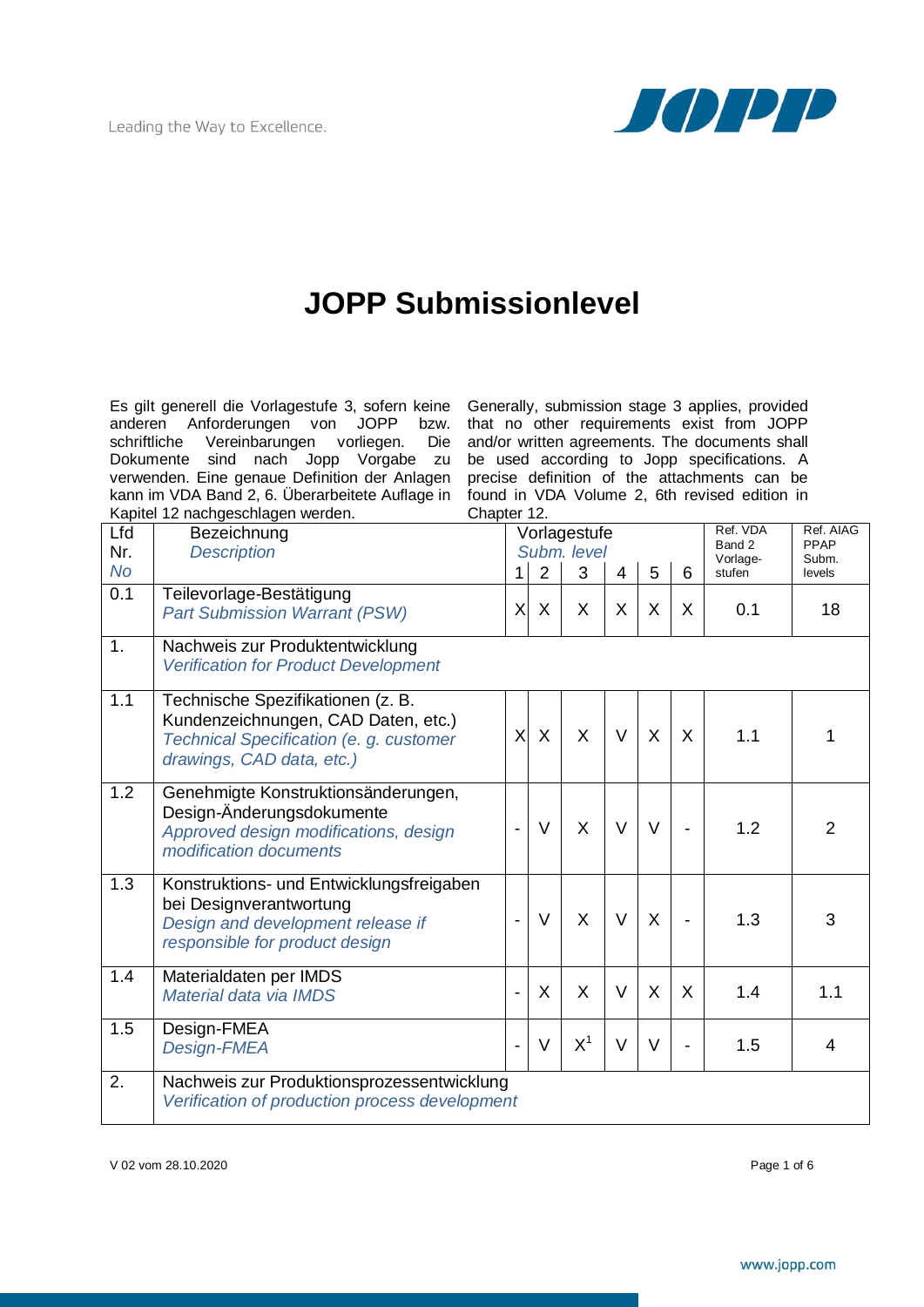

| 2.1  | Prozessablaufdiagramm<br><b>Process flow chart</b>                                                 | $\frac{1}{2}$            | V              | X       | $\vee$ | $\vee$ | $\mathsf{X}$ | 2.1  | 5  |  |
|------|----------------------------------------------------------------------------------------------------|--------------------------|----------------|---------|--------|--------|--------------|------|----|--|
| 2.2  | Prozess-FMEA<br>Process-FMEA                                                                       | $\overline{a}$           | V              | X       | $\vee$ | $\vee$ |              | 2.2  | 6  |  |
| 2.3  | Produktionslenkungsplan<br>Control plan                                                            | $\overline{\phantom{a}}$ | V              | X       | V      | V      |              | 2.3  | 7  |  |
| 3.   | Nachweise zur Verifizierung des Produktes<br>Evidence to verify the product                        |                          |                |         |        |        |              |      |    |  |
| 3.1  | Geometrie, Maß<br><b>Dimensional measurement results</b>                                           | $\overline{a}$           | X              | X       | $\vee$ | $\vee$ | X            | 3.1  | 9  |  |
| 3.2  | Prüfergebnisse Werkstoff<br>Inspection results material                                            | $\overline{a}$           | X              | X       | $\vee$ | $\vee$ | X            | 3.2  | 10 |  |
| 3.3  | Prüfergebnisse Funktionstests<br>Inspection results functional tests                               | $\overline{a}$           | V              | X       | $\vee$ | $\vee$ |              | 3.3  | 10 |  |
| 3.4  | Prüfergebnisse Haptik<br><b>Inspection results haptics</b>                                         | $\overline{a}$           |                | X       | $\vee$ | $\vee$ |              | 3.4  |    |  |
| 3.5  | Prüfergebnisse Akustik<br>Inspection results acustics                                              | $\blacksquare$           | $\blacksquare$ | X       | $\vee$ | $\vee$ |              | 3.5  |    |  |
| 3.6  | Prüfergebnisse Geruch<br>Inspection results odour                                                  |                          |                | X       | $\vee$ | $\vee$ |              | 3.6  |    |  |
| 3.7  | Prüfergebnisse Aussehen<br>Inspection results appearance                                           | $\blacksquare$           | $\blacksquare$ | X       | $\vee$ | $\vee$ |              | 3.7  | 13 |  |
| 3.8  | Prüfergebnisse Oberflächenanforderung<br>Inspection results surface requirements                   | $\overline{a}$           | V              | X       | $\vee$ | $\vee$ | $\vee$       | 3.8  |    |  |
| 3.9  | <b>Technische Sauberkeit</b><br><b>Technical cleanliness</b>                                       |                          | V              | X       | V      | $\vee$ |              | 3.9  |    |  |
| 3.10 | Prüfergebnisse Zuverlässigkeitsnachweis<br>Inspection results reliability verification             |                          | $\vee$         | X       | $\vee$ | $\vee$ |              | 3.10 |    |  |
| 3.11 | Beständigkeit gegenüber Electrostatic<br><b>Discharge</b><br>Resistance to electrostatic discharge | $\blacksquare$           | V              | $\sf X$ | $\vee$ | $\vee$ |              | 3.11 |    |  |
| 3.12 | Elektrische Sicherheit/Hochvolt-Sicherheit<br>Electrical safety / High voltage safety              |                          | V              | X       | $\vee$ | $\vee$ |              | 3.12 |    |  |

V 02 vom 28.10.2020 Page 2 of 6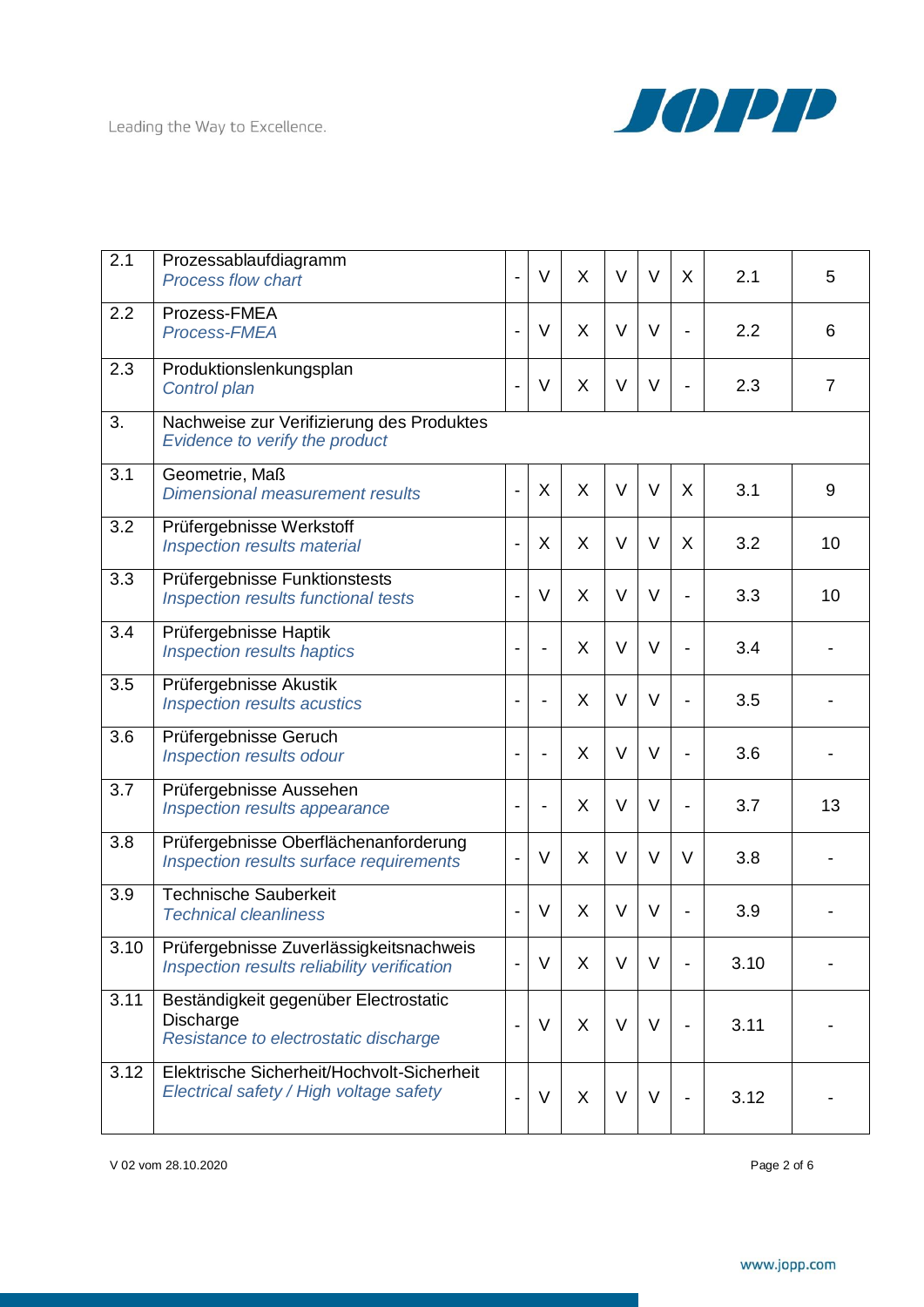

| 3.13 | Elektromagnetische Verträglichkeit(EMV)<br>Electromagnetic compatibility (EMC)                                                         |                              | V | $\mathsf{X}$ | $\vee$ | $\vee$  | $\overline{a}$ | 3.13 |    |
|------|----------------------------------------------------------------------------------------------------------------------------------------|------------------------------|---|--------------|--------|---------|----------------|------|----|
| 4.   | Nachweise zur Validierung des Produktionsprozesses<br>Evidence for the validation of the production process                            |                              |   |              |        |         |                |      |    |
| 4.1  | Absicherung besonderer Merkmale über<br><b>SCF Dokument</b><br>Protection of special characteristics<br>according to SCF document      | $\times$                     | X | X            | $\vee$ | $\vee$  |                | 4.1  | 11 |
| 4.2  | Laborqualifizierung<br><b>Laboratory Qualification</b>                                                                                 | $\overline{\phantom{a}}$     | V | X            | $\vee$ | $\vee$  |                | 4.2  | 12 |
| 4.3  | Musterteile<br>Sample parts                                                                                                            |                              | V | $\mathsf{X}$ | $\vee$ | $\sf X$ | $\overline{a}$ | 4.3  | 14 |
| 4.4  | Referenzmuster<br>Reference samples                                                                                                    | $\overline{\phantom{a}}$     |   | X            | $\vee$ | $\vee$  |                | 4.4  | 15 |
| 4.5  | Nachweis der vereinbarten<br>Produktionskapazität<br>Verification of agreed capacity                                                   | $\overline{\phantom{a}}$     |   | X            | $\vee$ | $\vee$  |                | 4.5  |    |
| 4.6  | Werkzeugdokumentation<br><b>Tool data sheet</b>                                                                                        | $\overline{\phantom{a}}$     | X | X            | $\vee$ | V       |                | 4.6  |    |
| 5.   | <b>Generelle Nachweise</b><br><b>General Evidence</b>                                                                                  |                              |   |              |        |         |                |      |    |
| 5.1  | Nachweis der Einhaltung gesetzlicher<br>Anforderungen<br>Verification of compliance with legal<br>requirements                         | $\overline{\phantom{a}}$     | V | X            | $\vee$ | $\vee$  |                | 5.1  |    |
| 5.2  | <b>PPF Status Lieferkette</b><br><b>PPAP Status supplier</b>                                                                           | $\overline{\phantom{a}}$     | V | X            | $\vee$ | $\vee$  |                | 5.2  |    |
| 5.3  | Prüfmittelliste Produkt und<br>Produktionsprozess<br>List of inspection equipment product and<br>productionprocess                     | $\overline{\phantom{a}}$     | V | $\sf X$      | $\vee$ | $\vee$  |                | 5.3  | 16 |
| 5.4  | Prüfmittelfähigkeitsnachweis Produkt und<br>Produktionsprozess<br><b>Measurement System Analysis product and</b><br>production process | $\qquad \qquad \blacksquare$ | V | $\mathsf{X}$ | $\vee$ | $\vee$  |                | 5.4  | 8  |

V 02 vom 28.10.2020 Page 3 of 6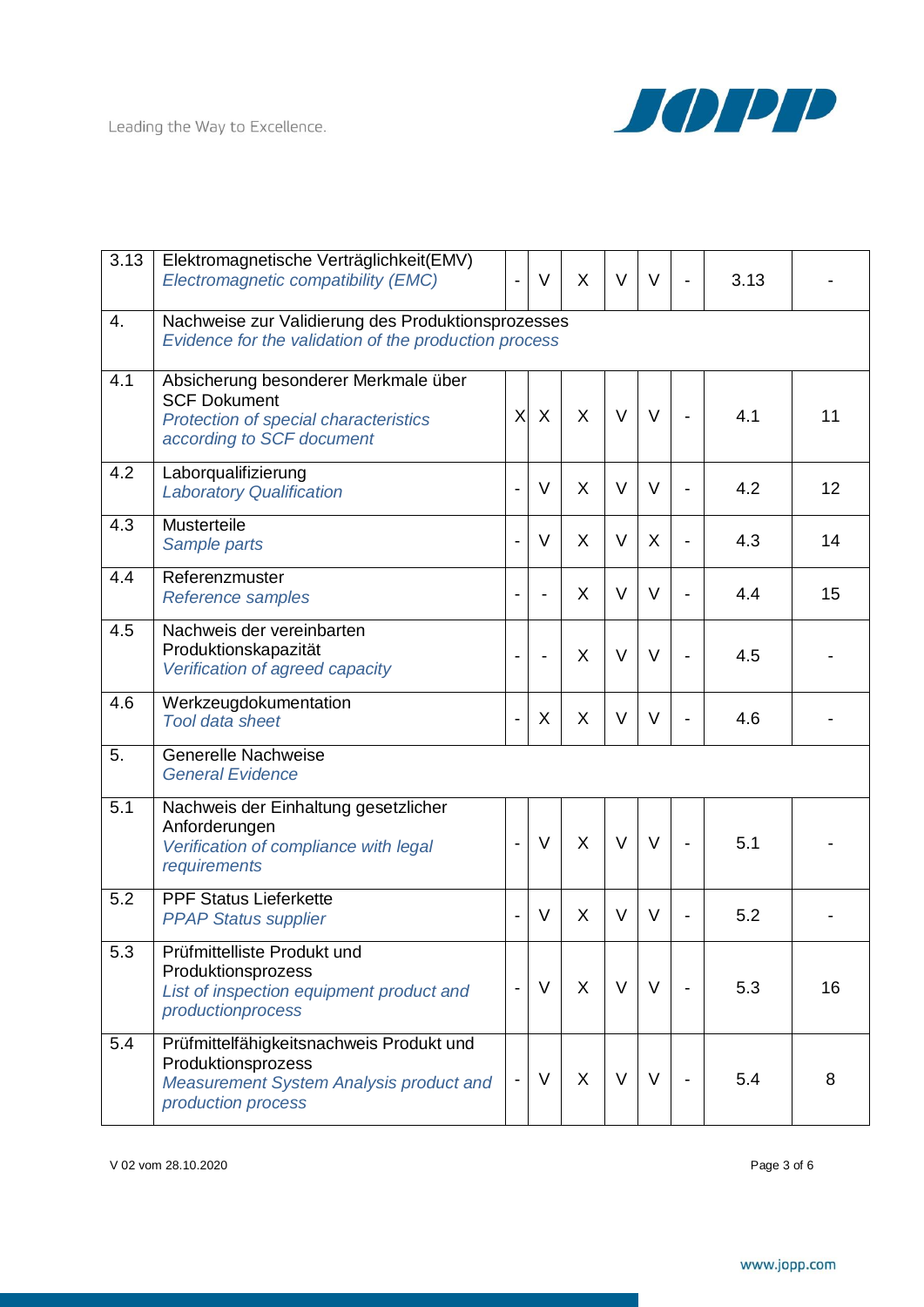

| 5.5  | Teilelebenslauf<br><b>Part history</b>                                                                                                                                    | X                        | $\sf X$ | X      | X      | X      | X | 5.5 |    |
|------|---------------------------------------------------------------------------------------------------------------------------------------------------------------------------|--------------------------|---------|--------|--------|--------|---|-----|----|
| 5.6  | Eignungsnachweis der eingesetzten<br>Ladungsträger<br>Verification of the qualification of the<br>packaging used                                                          | $\overline{\phantom{0}}$ | $\vee$  | X      | $\vee$ | $\vee$ | X | 5.6 |    |
| 5.7  | Dokumentation der Vereinbarungen zum<br>Befundungs- und Analyseprozess<br>Documentation of agreements on the<br>reporting and analysis process                            | $\blacksquare$           | $\vee$  | $\vee$ | $\vee$ | $\vee$ |   | 5.7 |    |
| 5.8  | Dokumentation der Vereinbarung zur<br>Requalifikation<br>Documentation of layout inspection and<br>functional testing agreement.                                          | $\blacksquare$           | $\vee$  | X      | $\vee$ | $\vee$ |   | 5.8 |    |
| 5.9  | Herstellbarkeitsbewertung<br><b>Feasibility Study</b>                                                                                                                     | $\times$                 | X       | X      | X      | X      | X |     |    |
| 5.10 | Sonstiges<br><b>Others</b>                                                                                                                                                |                          | $\vee$  | X      | $\vee$ | $\vee$ |   | 5.9 | 17 |
| 6.   | Nachweise zur Software<br><b>Verification of the Software</b>                                                                                                             |                          |         |        |        |        |   |     |    |
| 6.1  | Software-Einsatzfreigabe<br>Software application approval                                                                                                                 | $\blacksquare$           | $\vee$  | X      | $\vee$ | $\vee$ |   | 6.1 |    |
| 6.2  | Festlegung des Anwendungsbereichs des<br><b>SW-Produktes</b><br>Definition of the application scope of the SW<br>product                                                  | $\overline{\phantom{a}}$ | $\vee$  | X      | $\vee$ | $\vee$ |   | 6.2 |    |
| 6.3  | Referenz zu vertraglich festgelegten<br>Qualitätsanforderungen<br>Reference to contractually defined quality<br>requirements                                              | $\overline{\phantom{0}}$ | V       | X      | $\vee$ | $\vee$ |   | 6.3 |    |
| 6.4  | Dokumentation der technischen SW-<br>Spezifikation(funktional und nicht funktional)<br>Documentation of the technical SW<br>specification (functional and non-functional) |                          | V       | X      | V      | V      |   | 6.4 |    |

V 02 vom 28.10.2020 Page 4 of 6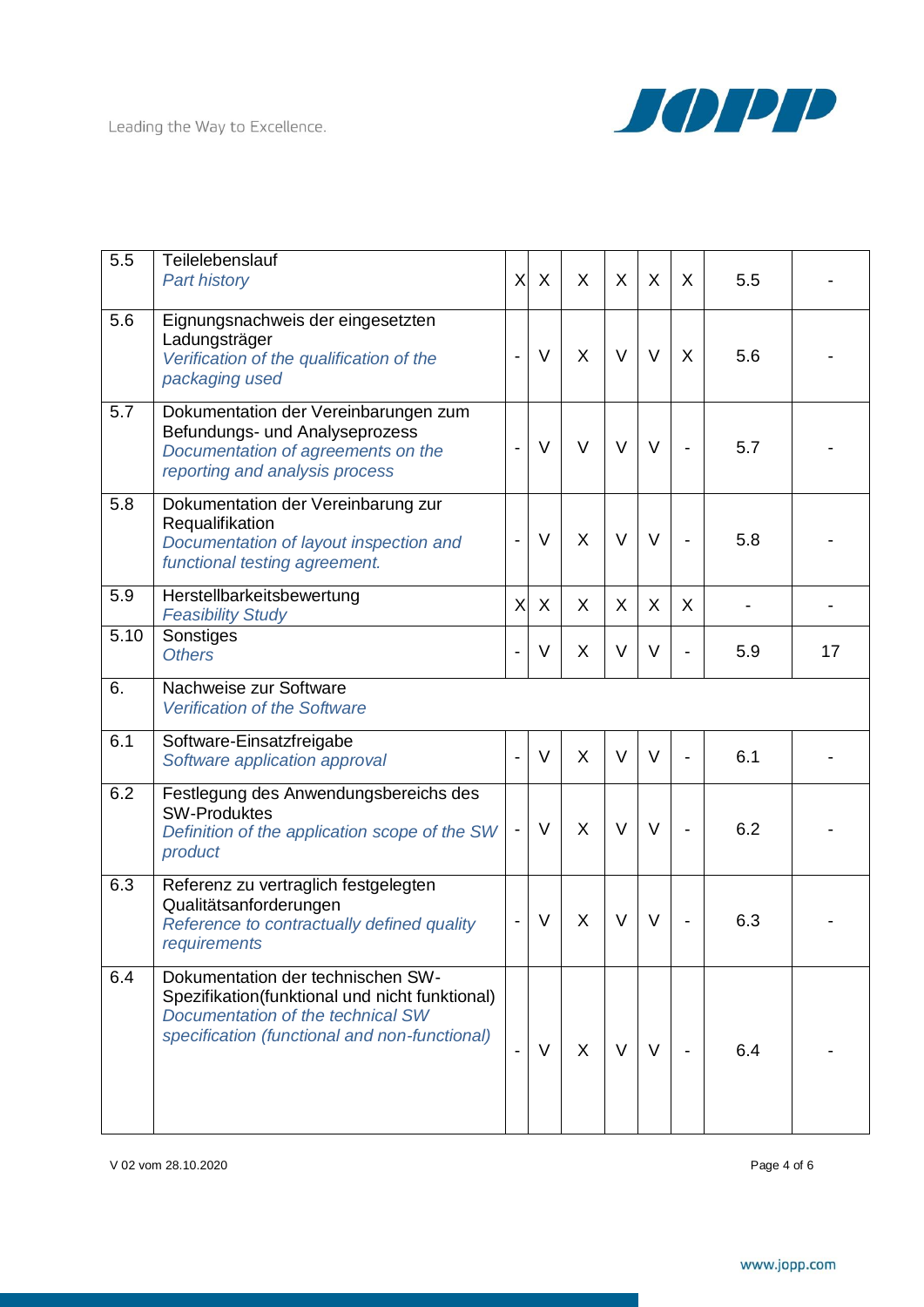

| 6.5                       | Nachweis über die Umsetzung der<br>Anforderungen aus 6.3 und 6.4,<br>insbesondere der Besonderen Merkmale.<br>Evidence of the implementation of the<br>requirements of 6.3 and 6.4, in particular the<br>special features.                                                                                                                                                                                                         | $\overline{a}$           | $\vee$ | $\mathsf{X}$ | $\vee$ | $\vee$ | $\frac{1}{2}$  | 6.5  |  |
|---------------------------|------------------------------------------------------------------------------------------------------------------------------------------------------------------------------------------------------------------------------------------------------------------------------------------------------------------------------------------------------------------------------------------------------------------------------------|--------------------------|--------|--------------|--------|--------|----------------|------|--|
| 6.6                       | Dokumentation über FOSS (Free-and-<br>Open-Source-Software).<br>Documentation about FOSS (Free and<br>Open Source Software).                                                                                                                                                                                                                                                                                                       | $\overline{a}$           | $\vee$ | X            | $\vee$ | $\vee$ | $\overline{a}$ | 6.6  |  |
| 6.7                       | Liste bekannter Fehler<br>List of known bugs                                                                                                                                                                                                                                                                                                                                                                                       | $\overline{a}$           | V      | $\mathsf{X}$ | $\vee$ | $\vee$ | $\overline{a}$ | 6.7  |  |
| 6.8                       | Dokumentation der Entwicklungswerkzeuge<br>Documentation of the development tools                                                                                                                                                                                                                                                                                                                                                  |                          | $\vee$ | $\mathsf{X}$ | $\vee$ | $\vee$ | $\overline{a}$ | 6.8  |  |
| 6.9                       | Dokumentation der Testwerkzeuge<br>Documentation of testing tools                                                                                                                                                                                                                                                                                                                                                                  |                          | $\vee$ | X            | $\vee$ | $\vee$ | $\overline{a}$ | 6.9  |  |
| 6.10                      | Dokumentation des Versionsmanagement<br>Documentation of the version management                                                                                                                                                                                                                                                                                                                                                    | $\overline{\phantom{0}}$ | V      | $\mathsf{X}$ | $\vee$ | $\vee$ | $\overline{a}$ | 6.10 |  |
| 6.11                      | Nachweis einer Prozessbewertung (z. B.<br>Automotive SPICE <sup>®</sup> )<br>Evidence of a process evaluation (e.g.<br><b>Automotive SPICE®)</b>                                                                                                                                                                                                                                                                                   |                          | $\vee$ | $\mathsf{X}$ | $\vee$ | $\vee$ | $\overline{a}$ | 6.11 |  |
| $\overline{\mathsf{X}}$ : | Wird JOPP vorgelegt; eine Kopie ist beim Lieferanten aufzubewahren                                                                                                                                                                                                                                                                                                                                                                 |                          |        |              |        |        |                |      |  |
| V۰                        | Will be submitted to JOPP; a copy has to be kept at supplier<br>Beim Lieferanten aufzubewahren; muss auf Wunsch von JOPP sofort verfügbar sein<br>To be kept at supplier; has to be available immediately if required by JOPP                                                                                                                                                                                                      |                          |        |              |        |        |                |      |  |
| $X^1$                     | Der Lieferant bestätigt, dass eine FMEA erstellt wurde oder reicht eine Kopie des<br>FMEA Deckblattes ein. Die FMEA bleibt in der Regel beim Lieferanten, auf Wunsch<br>von JOPP muss die FMEA bei JOPP präsentiert werden.<br>The supplier confirms that a FMEA was developed or submits a copy of the FMEA<br>coversheet. The FMEA usually remains with the supplier. Upon request by JOPP,<br>FMEA has to be presented at JOPP. |                          |        |              |        |        |                |      |  |